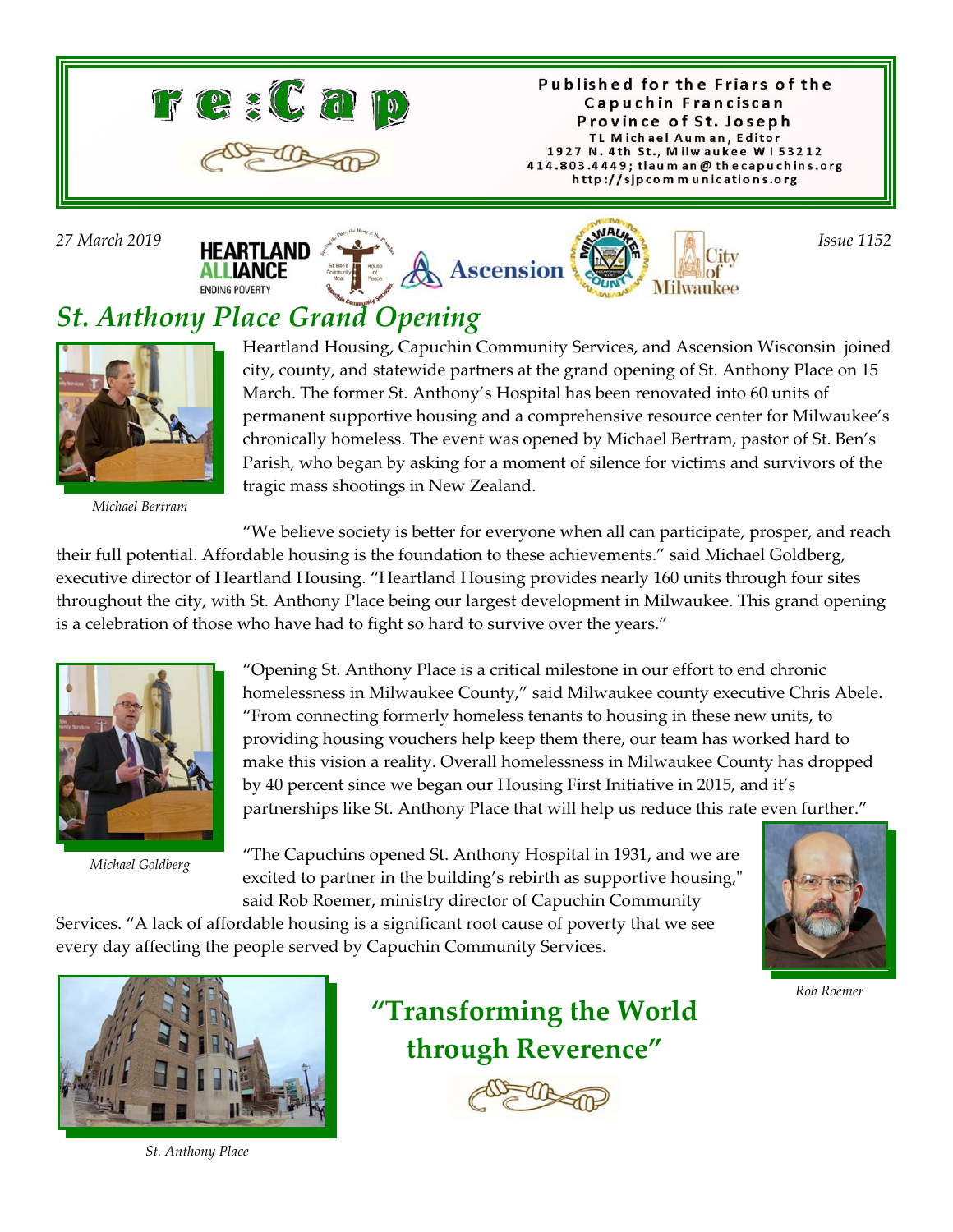### *We Saw You at the March 15th Event!*



*re:Cap* Salutes Capuchin Community Services, Heartland Alliance, Ascension/St. Ben's Clinic, and the City and County of Milwaukee for Partnering Together to Address Homelessness!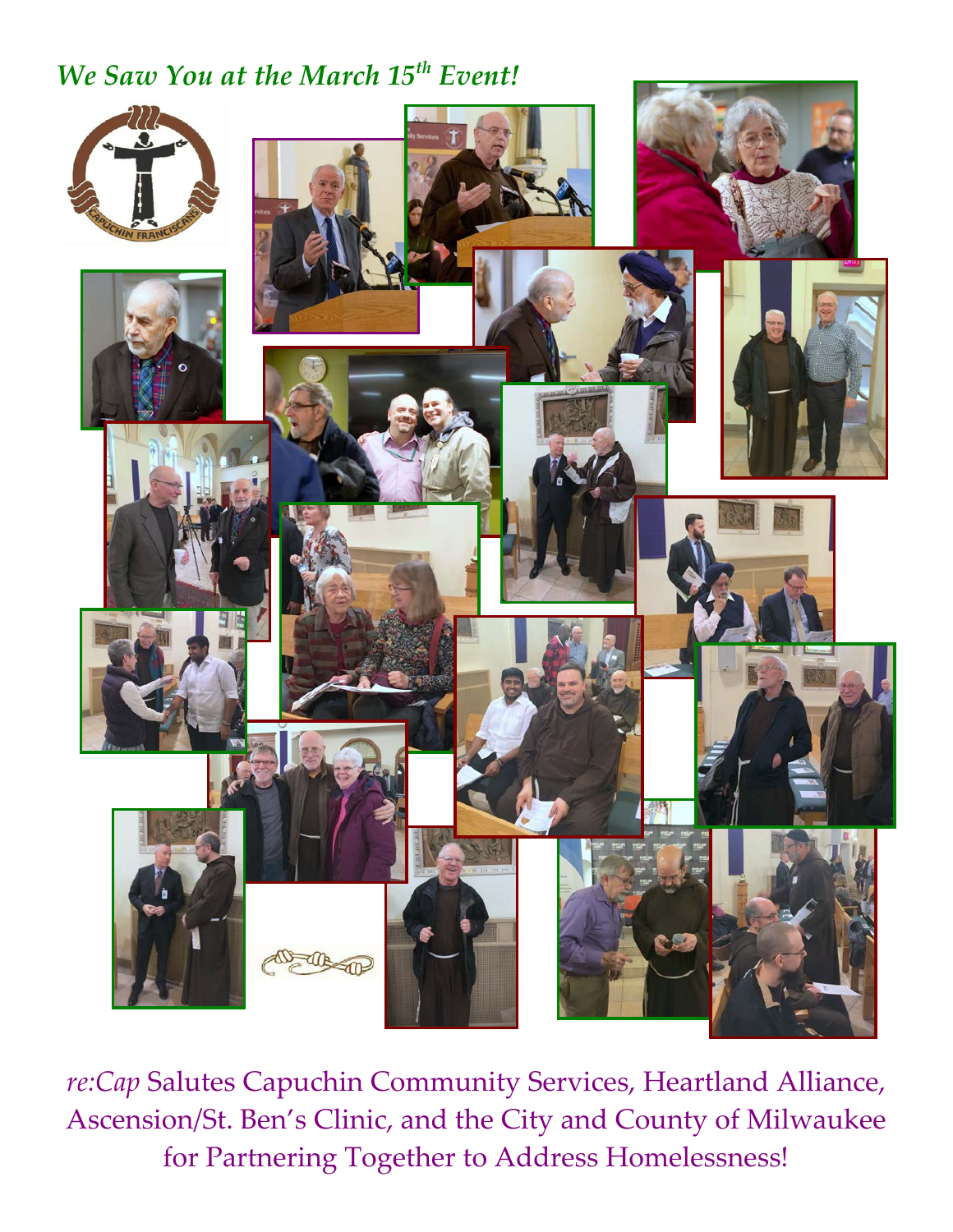# *Life in Postulancy*

Jacob Schultz, one of two of our current postulants, is from Michigan and is 25 years old. He told us that this year has "been blessed, to say the least." He especially values the communal meditation and prayers, and daily Eucharist. Jacob has expanded his knowledge of Capuchin Franciscan life through the various presentations by friars who participate in the postulancy classes. Sharing daily meals and recreation with the brothers at St. Conrad has helped him build a "sense of community."



Jacob is involved in two ministries this year, one of which is with the Benedict Center where he is working on a project setting up an archive of key events in the center's history

*Jacob Schultz*

(Jacob has a degree in history). He's also working on a presentation that he will give sometime in April to the friends of the Benedict Center.

He's also been doing jail ministry with Francis Dombrowski. "This has been a wonderful experience, and has given me exposure to the criminal justice system. Hearing the stories of the inmates has helped to affirm that I made the right decision by entering postulancy. Both of my ministries have helped to make postulancy a fruitful year."

### *"Calling One Another by Name"*



*Antony Julius Milton*

Antony Julius Milton — a Capuchin brother from Amala Annai Province of Tamil Nadu, India — came to the St. Joseph Province in 2017 as part of the fraternal collaboration program. Antony professed his perpetual vows in August 2018 in Detroit. Currently, he is working on his M.Div. degree at Catholic Theological Institute in Chicago, preparing to serve as an ordained minister. Antony is 26 years old.

"My ministry experience here is limited since I am a full-time student. However, this academic year gave me ample opportunities to minister at St. Ignatius College Prep, a Jesuit school in Chicago. It was great for me to get to know the American adolescents'

culture and spirituality, with its strengths and weaknesses. I believe I've helped the students grow in their love of God and neighbor by leading retreats, chapel reflections on gospel passages, sacramental preparation, and encouraging them to see God in the needy and poor of our society and to serve them and care for them. I had occasions to share my faith experience, and to listen to their faith journeys. I'm amazed when I realize how God is present in their life situations, and the way that these high schoolers recognize it and long to grow in that wonderful spiritual experience."

Antony perceives his vocation as "a call to live a life of brotherhood/fraternity in simplicity, and in love of the poor." He said that "it is difficult to be an authentic Capuchin; but I when think of the thousands of brothers who journey along with me in this vocation, there comes a great sense of brotherly support in following this way of life with all my imperfections and limitations."

Antony finds the friars' service to the poor "brings me great joy, and I look forward to the day when I can get more involved in these ministries." Some of the older brothers, he said, are edifying role models, and are helping him "become a brother of simplicity, hard work, fraternal sense and loving care."

Finally, he told us that "calling one another by name enhances our sense of equality, simplicity and humility. When I am addressed just by my name *(not as brother, father, etc.),* I am reminded that 'Antony Julius Milton' is what I am  $-$  nothing more, nothing less."